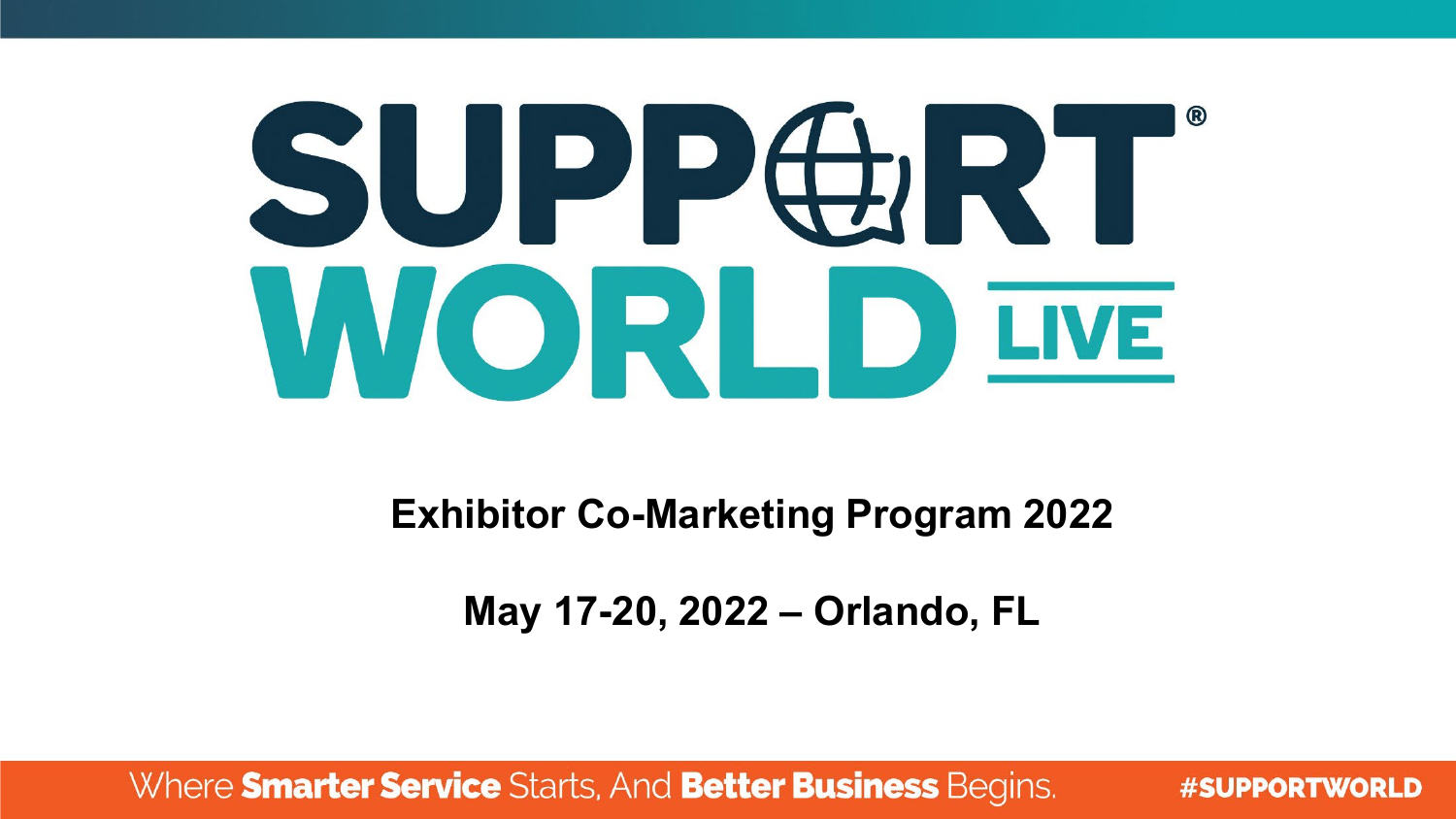# **Offerings at Support World Live**

#### **Invite your customers and win!**

Each year, HDI unites the global IT service and support community for an epic conference & expo.

We're committed to ensuring your company has the best possible experience**.** 

**New for the 2022 event, we're offering exhibitors/sponsors various marketing programs & incentives** to help you promote your presence and drive your current and potential customers to your booth.



**May 17-20, 2022 Orlando, FL**



Where **Smarter Service** Starts, And **Better Business** Begins.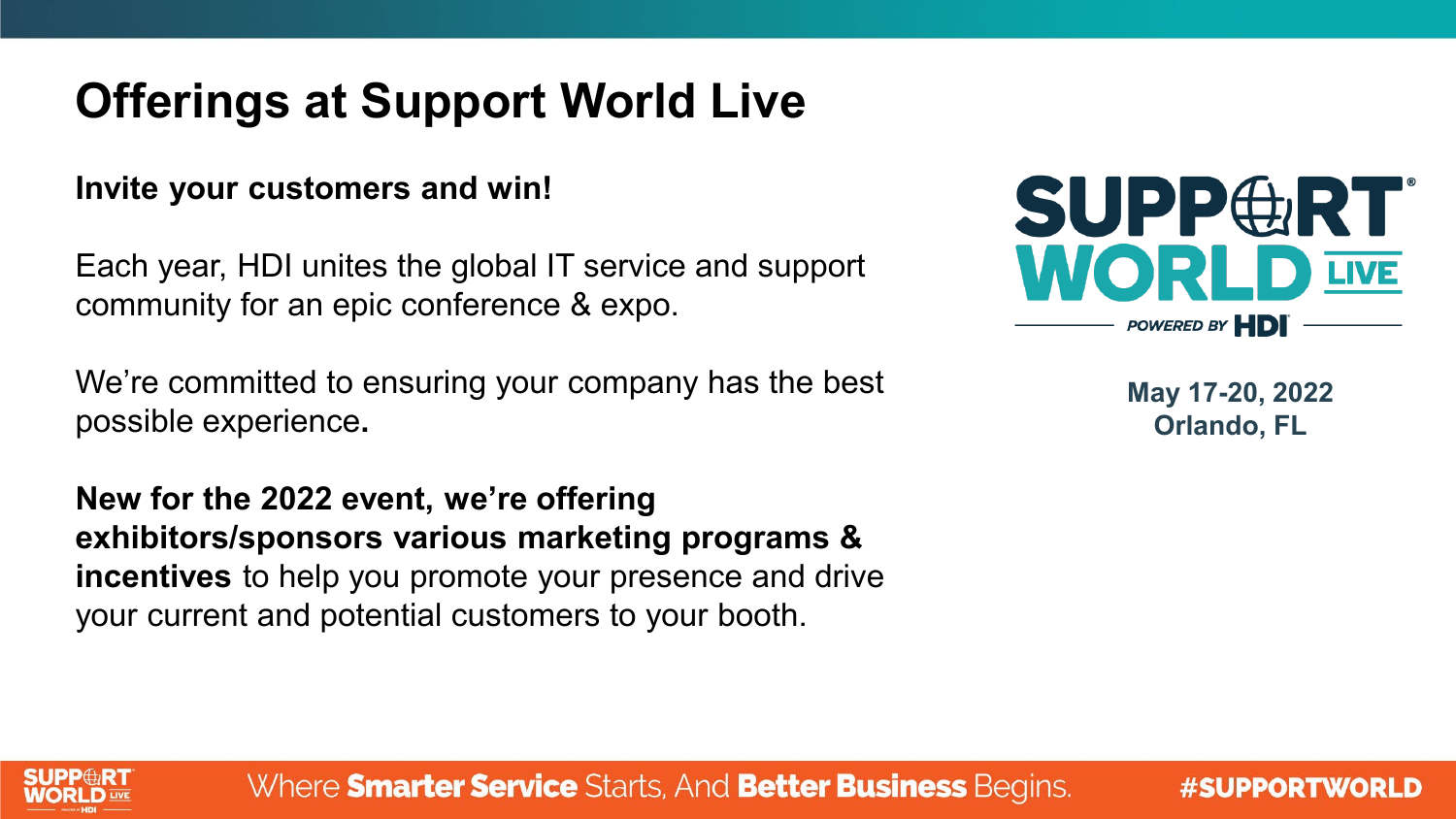# Why Should I Invite My Customers & Prospects?

Events are one of the most effective ways for companies to get valuable face time with potential buyers. **Co-Marketing programs lead to relationship-building that drives pipeline and revenue growth.**

#### **Research Shows:**

- **92%** of IT buyers prefer when a vendor promotes their presence at an upcoming event with a discount code
- **80%** of IT buyers are more likely to visit an exhibitor at an event if they have heard of them, read about them, or connected with the exhibitor prior to the event
- **54%** of IT decision-makers have purchased a product/service based on information they gathered at an event **that's real ROI!**

#### **Recommendations for a successful Co-Marketing campaign:**

- **Pre-Event:** Promote your presence! Add the event to your 'events calendar' on your website, add callouts on social media and alert your customers & prospects via email campaigns.
	- $\checkmark$  **76%** of IT buyers decide to attend an event three+ months in advance start promoting your event presence NOW!



#### Where **Smarter Service** Starts, And **Better Business** Begins.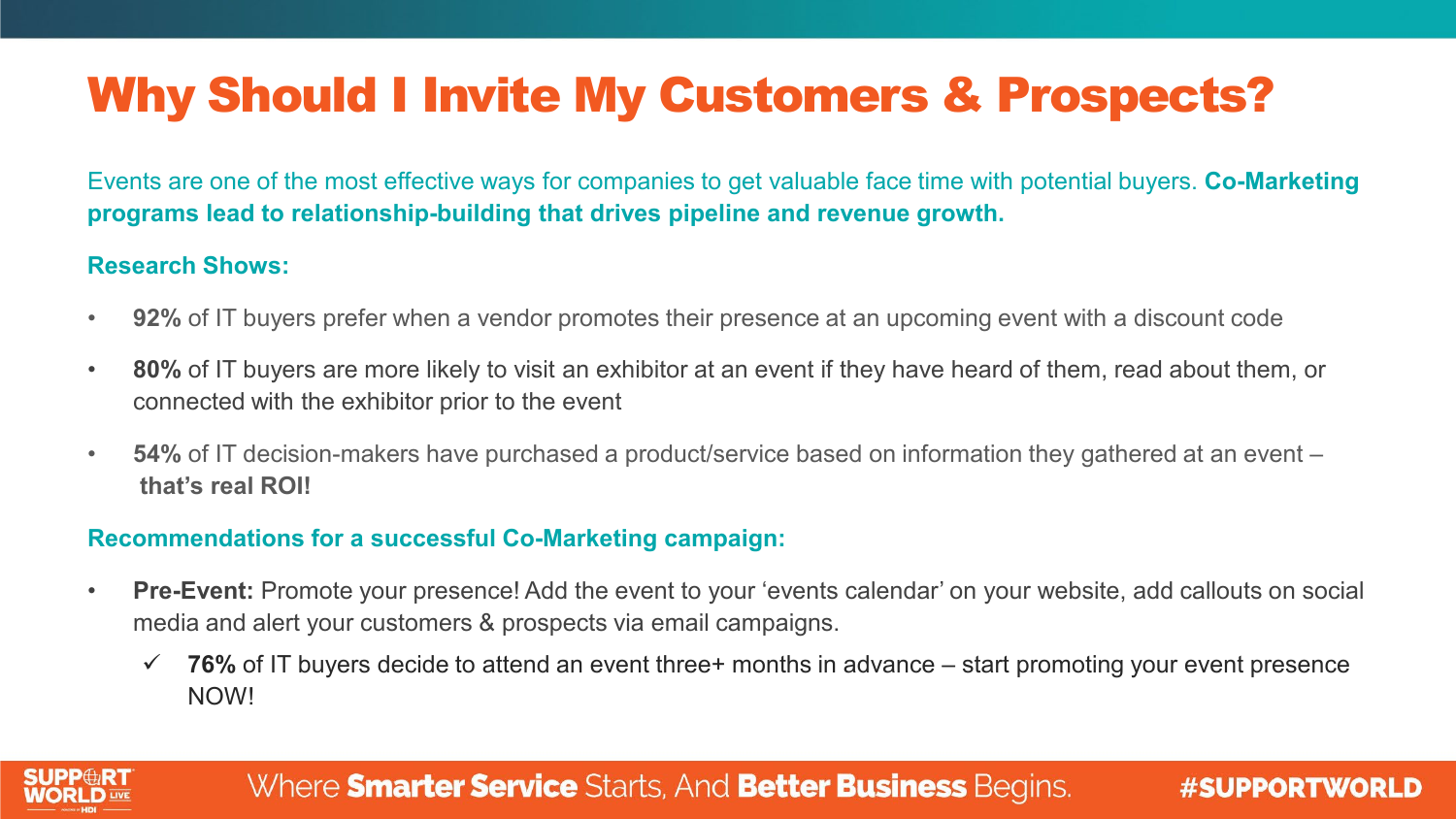## **Invite Your Customers**

As a SupportWorld Live exhibitor/sponsor, you will be provided a promo code for \$200 off Standard & Premium conference passes!

Use your company's unique promo code on all promotional items so your customers can easily take advantage of the exclusive discount and registrations can be counted toward your company count.

*Standard & Premium Conference pass types only apply. Discount codes can be manually entered while registering.*

- Share your unique promo code on social media and tag **@ThinkHDI** and **#SupportWorld**
- Send your unique promo code out via email to all customers
- Share your unique promo code on banner ads (HDI provides for you)
- Use your unique promo code with all potential customers for your company

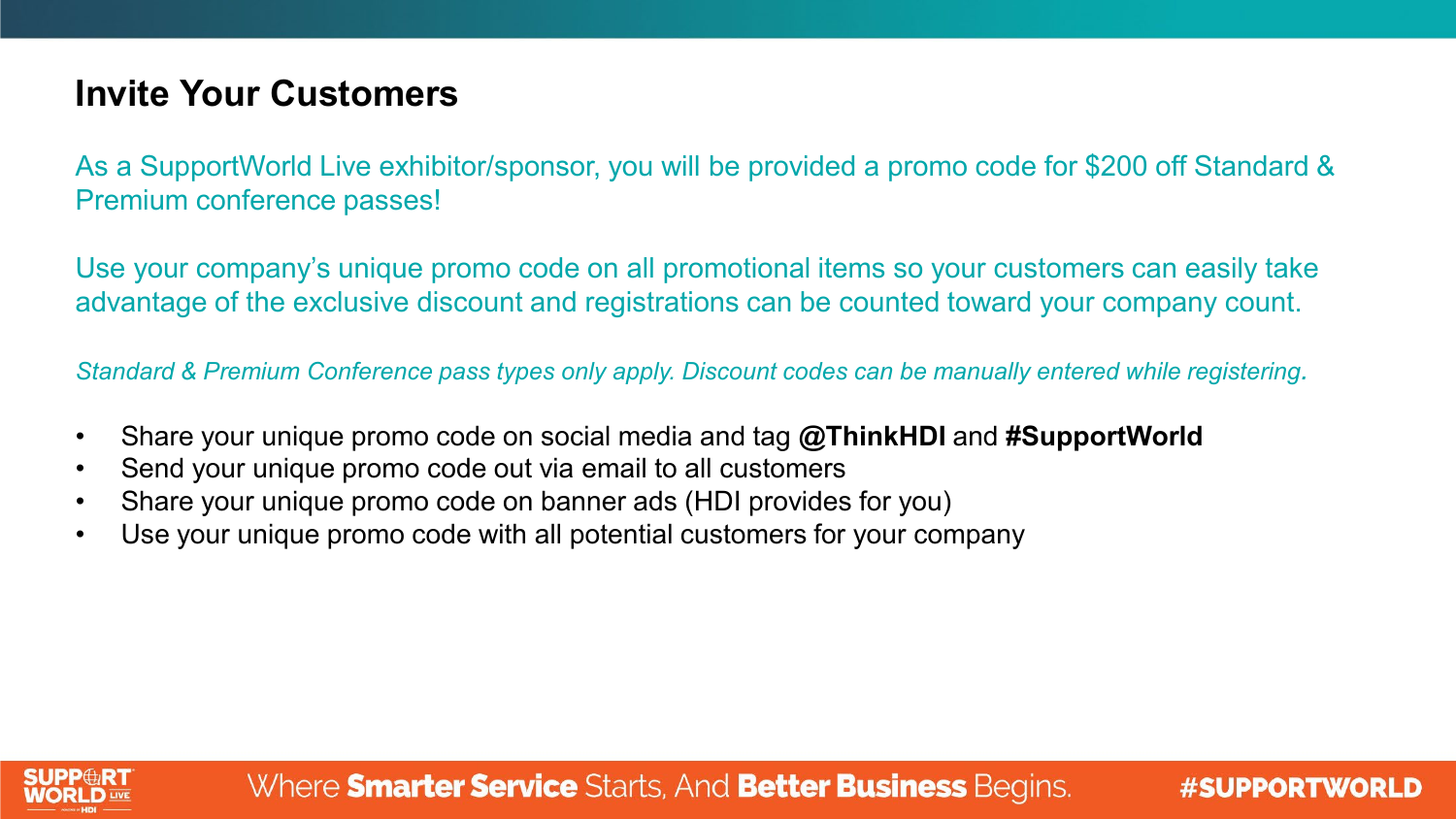## **Drive Customers to SupportWorld Live to Win!**

#### **The exhibitor/sponsor who brings**:

#### **10 registered attendees with code, will receive:**

- Win a callout in the general session slides
- 1 dedicated social media call-out

#### **20 registered attendees with your code, will receive:**

- Win a callout in the general session slides
- SupportWorld eNewsletter banner ad
- 5 dedicated social media call-outs

#### **The exhibitor/sponsor who brings the most qualified end users (more than 20) will receive**:

- A hosted meet & greet with their customers
- An on-stage call-out
- A trophy
- One-month banner ad on the ThinkHDI.com homepage
- SupportWorld eNewsletter banner ad
- 5 dedicated social media call-outs
- A list of companies, title, name, and email of customers that register with their code post-event

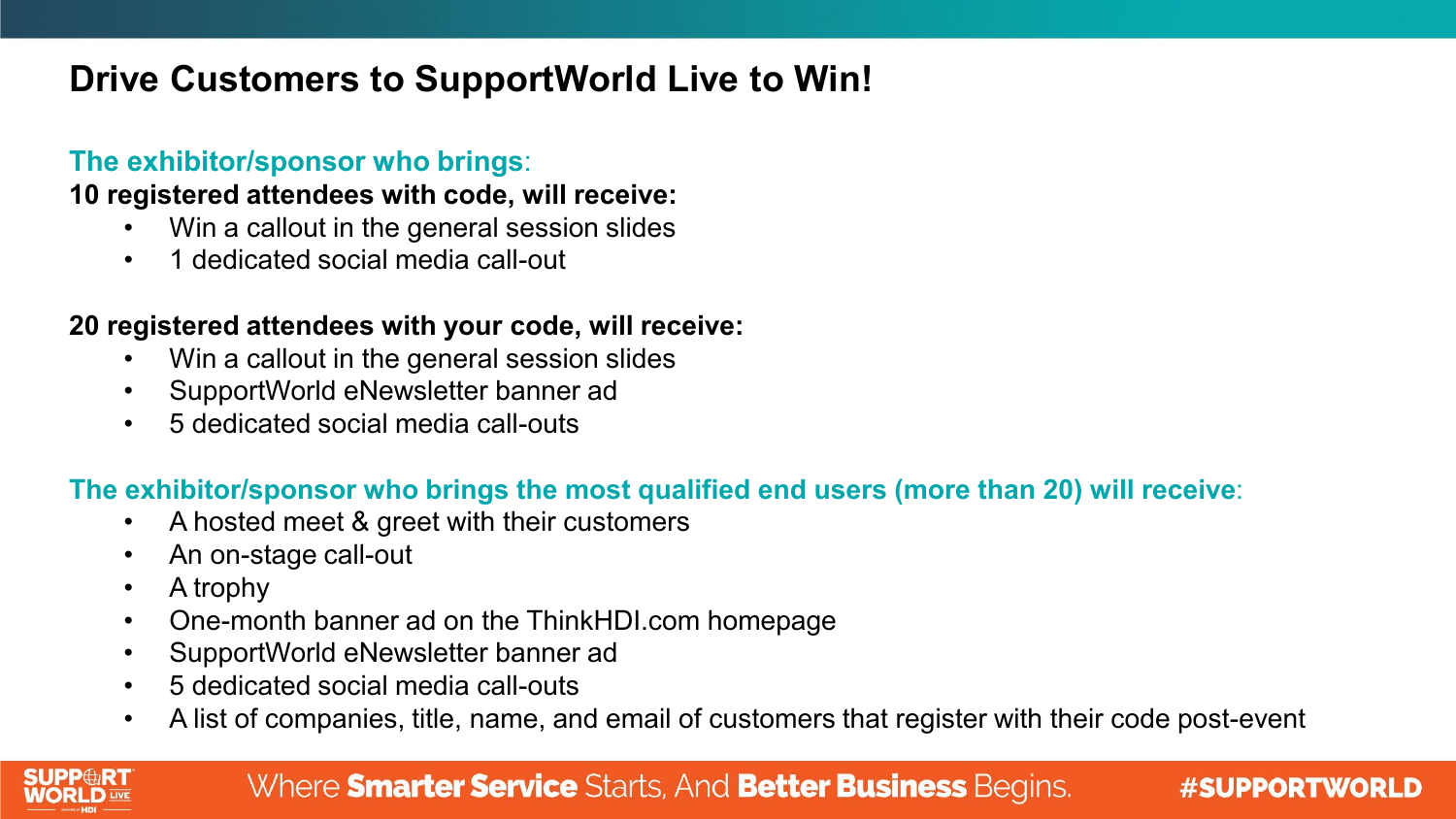## **You could win…**

| <b>Qualified Paid Registrants</b>                                                                  | <b>Top</b><br><b>Winner</b> | $20+$ | $10+$ |
|----------------------------------------------------------------------------------------------------|-----------------------------|-------|-------|
| A hosted meet & greet with customers                                                               |                             |       |       |
| An on-stage call-out                                                                               |                             |       |       |
| A trophy                                                                                           |                             |       |       |
| One-month banner ad on the ThinkHDI.com homepage                                                   |                             |       |       |
| List of companies, title, name, and email of customers that register with their<br>code post-event |                             |       |       |
| SupportWorld eNewsletter banner ad                                                                 |                             |       |       |
| 5 dedicated social media call-outs                                                                 |                             |       |       |
| 1 dedicated social media call-out                                                                  |                             |       |       |
| Logo call-out in the general session slides                                                        |                             |       |       |



Where Smarter Service Starts, And Better Business Begins.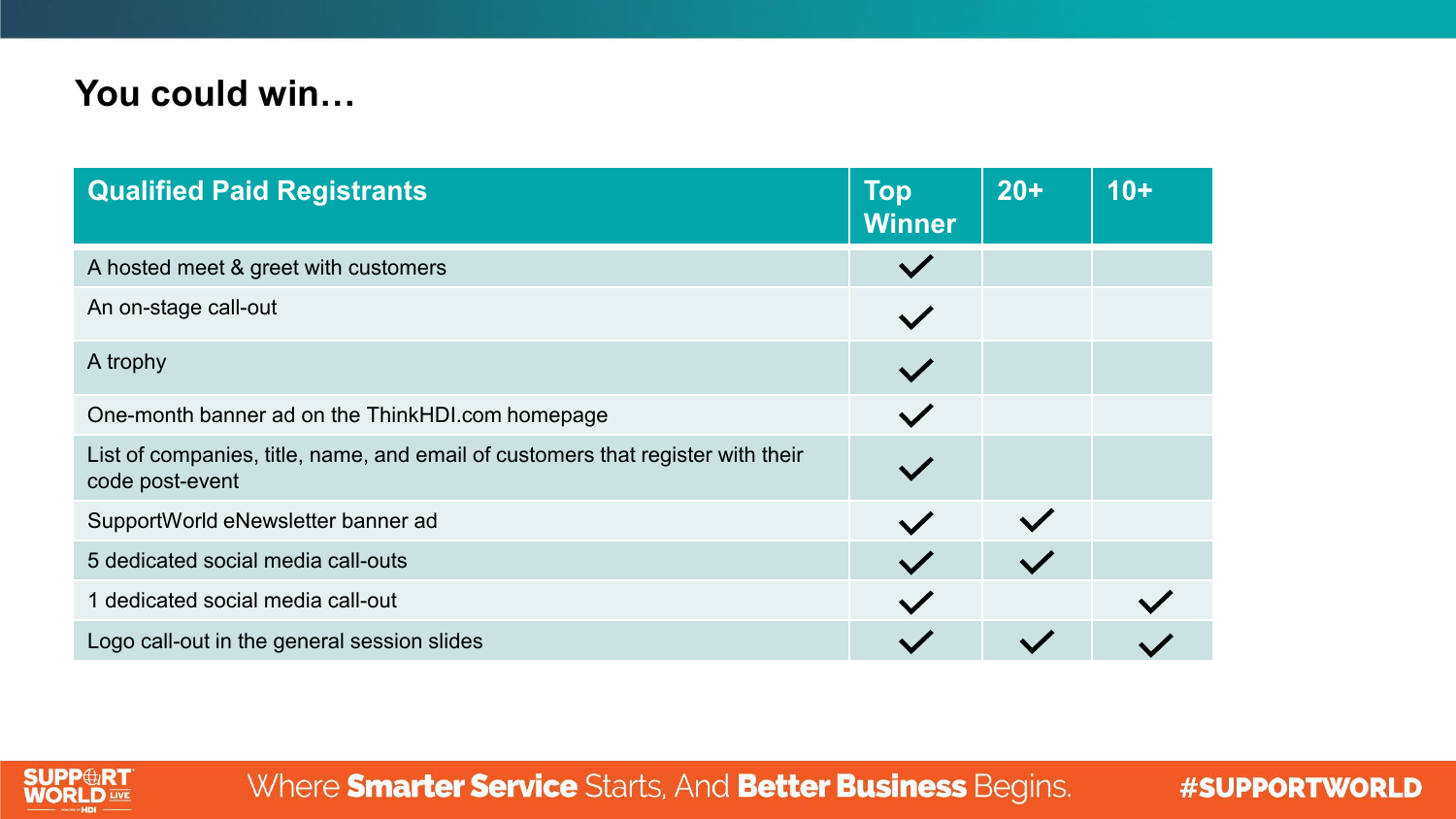# Promotional Rewards Program

## **Earn rewards for participating in the Exhibitor Co-Marketing Programs**

| To Do:                                                                                                                   | <b>Deadline</b> | <b>Reward:</b>                                                                                   | <b>How to Redeem Reward:</b>                                                             |  |
|--------------------------------------------------------------------------------------------------------------------------|-----------------|--------------------------------------------------------------------------------------------------|------------------------------------------------------------------------------------------|--|
| <b>Email 1:</b> Extend an exclusive discount to your<br>customers/prospects to join you at<br>SupportWorld Live          | April 15, 2022  | One (1) Standard Conference<br>pass. Reward Value \$2,699. Earn<br>up to three (3) Email Rewards | Send HTML or screenshot of email to Molly<br>Silbernagel (Molly.Silbernagel@informa.com) |  |
| Place a banner ad: on your website or event<br>page and link to your co-branded landing page<br>or to hdiconference.com  | April 22, 2022  | 2 Twitter posts on HDI's account<br>- posts to be approved by the<br>marketing team              | Send URL or screenshot to Molly Silbernagel<br>(Molly.Silbernagel@informa.com)           |  |
| LinkedIn: Share what you're doing at<br>SupportWorld Live with your network,<br>including your discount code.            | April 29, 2022  | One (1) Standard Conference<br>pass. Reward Value \$2,699                                        | Send URL or screenshot to Molly Silbernagel<br>(Molly.Silbernagel@informa.com)           |  |
| <b>Facebook: Promote You're Exhibiting at</b><br>SupportWorld Live to your Facebook followers<br>or group                | April 29, 2022  | 2 Twitter posts on HDI's account<br>- posts to be approved by the<br>marketing team              | Send URL or screenshot to Molly Silbernagel<br>(Molly.Silbernagel@informa.com)           |  |
| Twitter: Invite your network with your<br>discount code to SupportWorld Live                                             | April 29, 2022  | One (1) Standard Conference<br>pass. Reward Value \$2,699                                        | Send URL or screenshot to Molly Silbernagel<br>(Molly.Silbernagel@informa.com)           |  |
| <b>Email 2:</b> Share your exclusive discount with<br>your customers and invite them to join you at<br>SupportWorld Live | May 6, 2022     | One (1) Standard Conference<br>pass. Reward Value \$2,699                                        | Send URL or screenshot to Molly Silbernagel<br>(Molly.Silbernagel@informa.com)           |  |



#### Where **Smarter Service** Starts, And **Better Business** Begins.